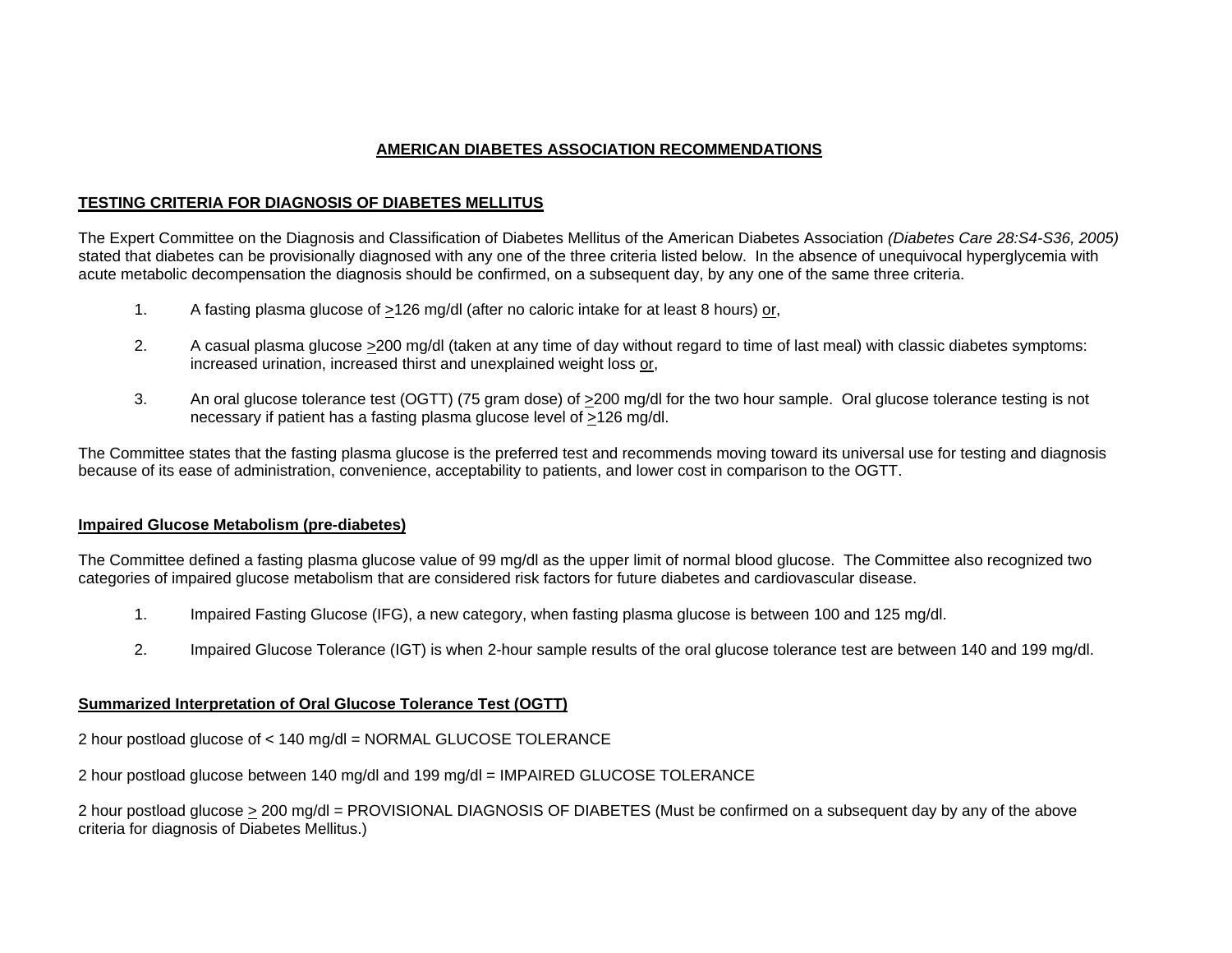# **AMERICAN DIABETES ASSOCIATION RECOMMENDATIONS (continued)**

| TABLE 1: Criteria for testing for diabetes in                                                                                                                                                                                                                                                                                                                                                                                                                                                                                                                                                                                                                                                                                                                                                                                                                                                                                                                                                                                                                                                                                                                                   | TABLE 2: Testing for Type 2 diabetes in children                                                                                                                                                                                                                                                                                                                                                                                                                                                                                                                                                                                                                                                                 |
|---------------------------------------------------------------------------------------------------------------------------------------------------------------------------------------------------------------------------------------------------------------------------------------------------------------------------------------------------------------------------------------------------------------------------------------------------------------------------------------------------------------------------------------------------------------------------------------------------------------------------------------------------------------------------------------------------------------------------------------------------------------------------------------------------------------------------------------------------------------------------------------------------------------------------------------------------------------------------------------------------------------------------------------------------------------------------------------------------------------------------------------------------------------------------------|------------------------------------------------------------------------------------------------------------------------------------------------------------------------------------------------------------------------------------------------------------------------------------------------------------------------------------------------------------------------------------------------------------------------------------------------------------------------------------------------------------------------------------------------------------------------------------------------------------------------------------------------------------------------------------------------------------------|
| asymptomatic adult individuals<br>1. Testing for diabetes should be considered in all<br>individuals at age 45 years and above, particularly<br>in those with a BMI $\geq$ 25 kg/m <sup>2*</sup> and, if normal,<br>should be repeated at 3-year intervals.<br>Testing should be considered at a younger age or<br>2.<br>be carried out more frequently in individuals who<br>are overweight (BMI $\geq$ 25 kg/m <sup>2*</sup> ) and have<br>additional risk factors, as follows:<br>• are habitually physically inactive<br>• have a first-degree relative with diabetes<br>• are members of a high-risk ethnic population<br>(e.g., African American, Latino, Native<br>American, Asian American, Pacific Islander)<br>• have delivered a baby weighing >9 lb or have<br>been diagnosed with GDM<br>• are hypertensive $( \geq 140/90 \text{ mmHg} )$<br>• have an HDL cholesterol level <35 mg/dl (0.90<br>mmol/l and/or a triglyceride level >250 mg/dl<br>$(2.82$ mmol/l)<br>• have PCOS<br>• on previous testing, had IGT or IFG<br>• have other clinical conditions associated with<br>insulin resistance (acanthosis nigricans)<br>• have a history of vascular disease | Criteria:<br>• overweight (BMI >85 <sup>th</sup> percentile for age and sex, weight<br>for height $>85^{th}$ percentile, or weight $>120\%$ of ideal for<br>height<br>plus<br>• any two of the following risk factors:<br>• family history of type 2 diabetes in first-or second-degree<br>relative<br>• race/ethnicity (Native American, African American,<br>Latino, Asian American, Pacific Islander)<br>• signs of insulin resistance or conditions associated with<br>insulin resistance (acanthosis nigricans, hypertension,<br>dyslipidemia, or PCOS)<br>Age of initiation: age 10 years or at onset of puberty, if<br>puberty occurs at a younger age<br>Frequency: every 2 years<br>Test: FPG preferred |
| *May not be correct for all ethnic groups                                                                                                                                                                                                                                                                                                                                                                                                                                                                                                                                                                                                                                                                                                                                                                                                                                                                                                                                                                                                                                                                                                                                       | Clinical judgment should be used to test for diabetes in bigh-                                                                                                                                                                                                                                                                                                                                                                                                                                                                                                                                                                                                                                                   |

\*May not be correct for all ethnic groups. PCOS (polycystic ovary syndrome).

 Clinical judgment should be used to test for diabetes in highrisk patients who do not meet these criteria. PCOS (polycystic ovary syndrome).